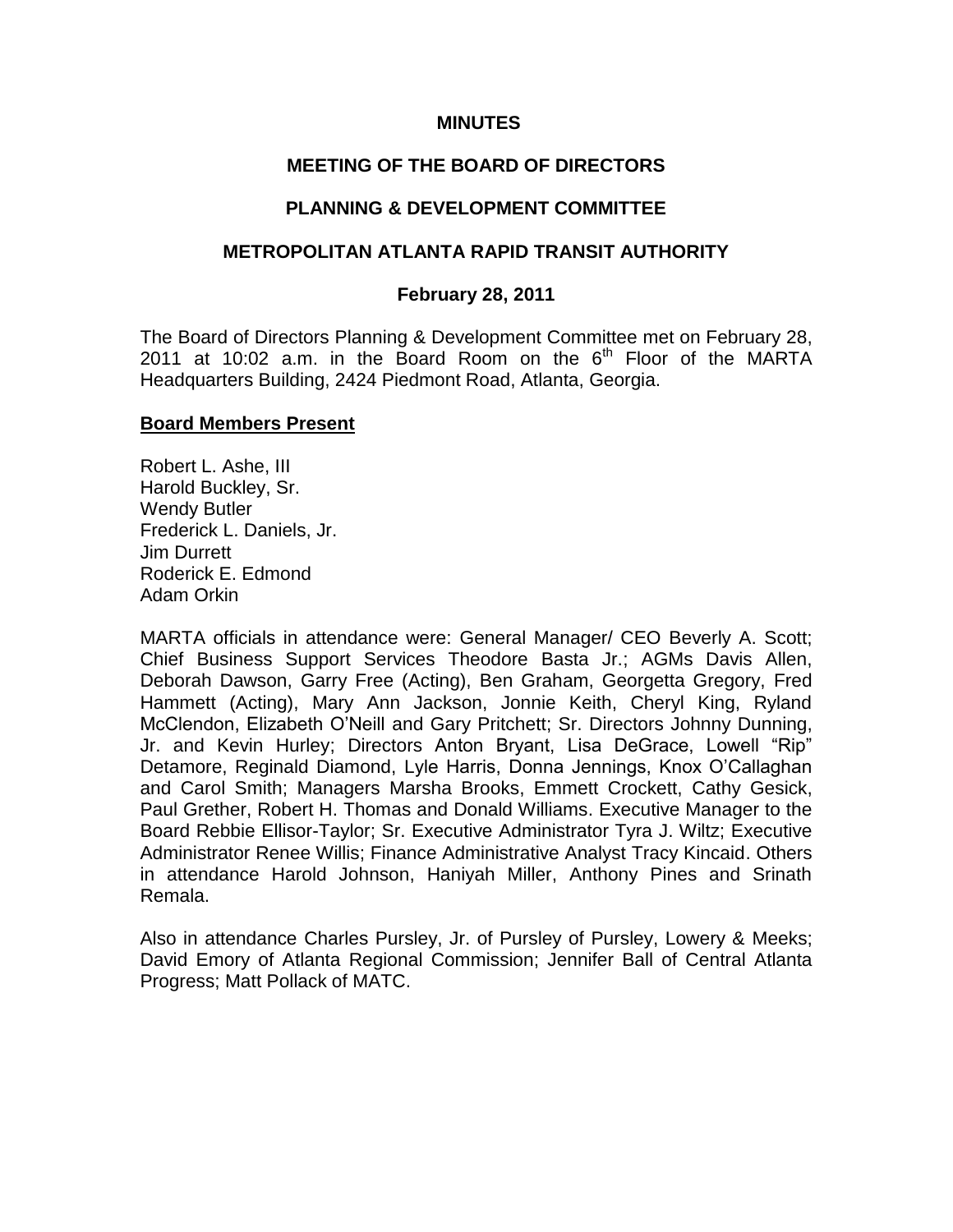# **Approval of the January 24, 2011 Planning & Development Committee Meeting Minutes**

On motion by Mr. Durrett seconded by Mr. Buckley, the minutes were unanimously approved by a vote of 5 to 0, with 5 members present.

## **Resolution Authorizing the Service Modifications for the April 23, 2011 Mark-Up on Routes 13, 21, 42, 56, 120, 121, 125, 126 and 189**

Mr. Dunning presented this resolution for Board of Directors' approval authorizing the Service Modifications for the April 23, 2011 Mark-Up on Routes 13, 21, 42, 56, 120, 121, 125, 126 and 189.

On motion by Mr. Durrett seconded by Mr. Buckley, the resolution was unanimously approved by a vote of 7 to 0, with 7 members present.

# **Briefing – Service Planning Approach for FY2012 Service Plan**

Mr. Dunning briefed the Committee on staff's approach to developing the bus and rail Service Plan in accordance with the preparation of the Authority's FY 2012 Capital and Operating Budget.

As the FY 2010 Budget was presented, the forecast for the FY2011-2013 plan for service included maintaining a "steady state" for bus and rail service and minimal expansion of Mobility service. Prior to and upon initiation of the process to develop the FY2011 Budget, financial projections indicated that maintaining the Authority at a "steady state" would result in a \$120M operating deficit.

To address the anticipated shortfall, staff was charged with developing a significantly reduced, yet sustainable, Service Plan compared to the service currently provided. Given the need for a severe contraction of service; a re-build approach was taken to develop a Service Plan from scratch with the objective of retaining the highest possible ridership in an effective way and efficient manner. This re-building approach was guided by several planning principles from MARTA's FY 10 Service Standards:

- Maximize ridership based on utilization trends and propensity over time
- Ensure access to key/critical activity center and facilities
- Ensure compliance with Federal regulations and mandates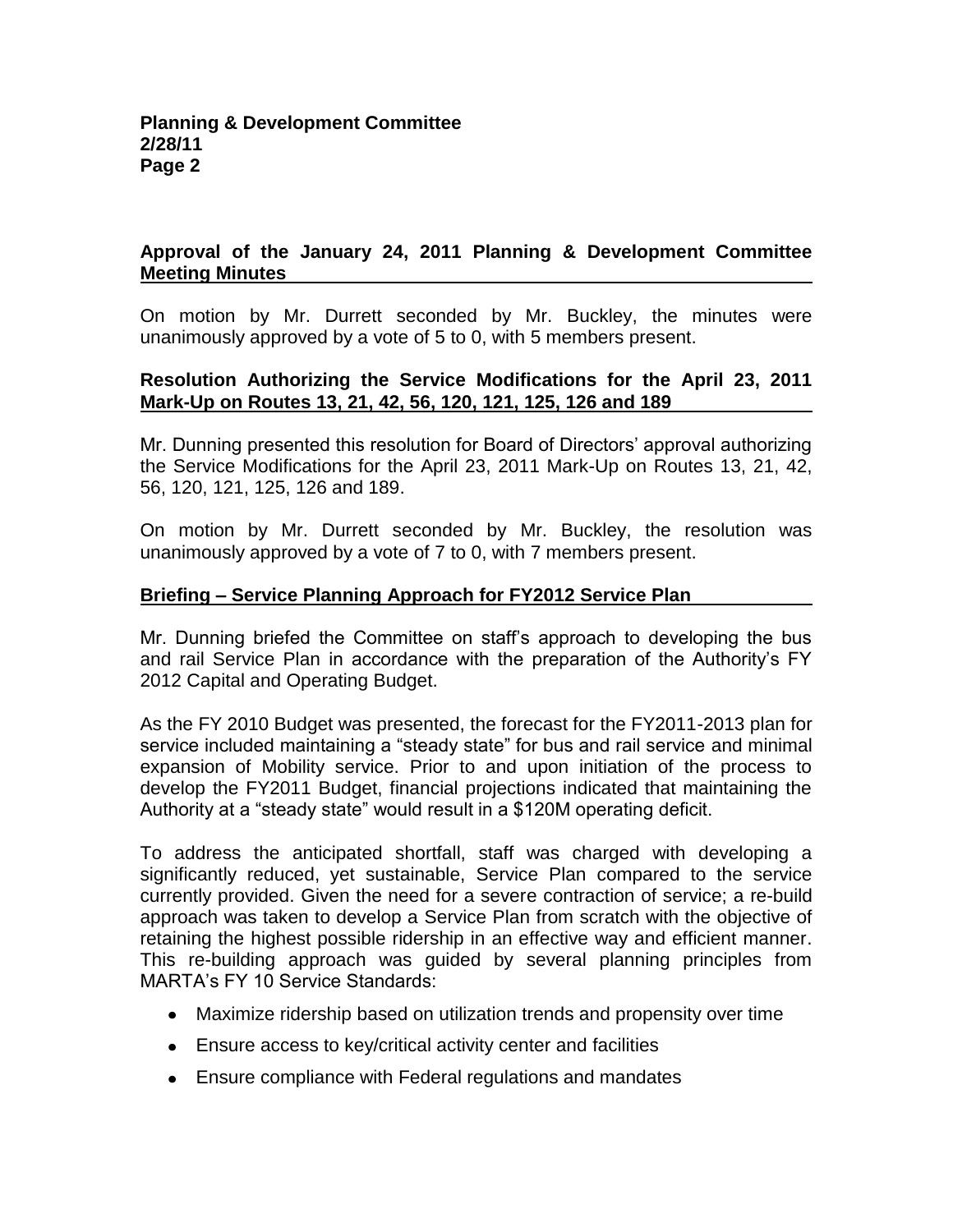- To the extent possible, maintain jurisdictional service equity
- Minimize paratransit impacts
- Ensure service reliability by developing and structuring a core service that is safe, convenient, consistently reliable and sustainable

In applying these principles, staff developed an initial FY 2011 "Reduced Plan", bus and rail service was reduced by 33% and 19, respectively. The proposal included reducing the number of routes from 131 to 66. The bus service was restructured and assimilated into three tiers: Base Routes, Lifeline Routes and Efficiency/Enhancer Routes.

Given the technical work performed by staff to develop the service plan, the significant reduction in service required to address the budget shortfall necessitated an iterative community engagement process. Thus, this initial plan was presented to the community for input. The process also included gathering public input through survey to understand rider preferences and gauge the impact of the proposed service cuts.

Based on the extensive community input, staff made significant refinements to the proposed service plan. The recommended FY 2011 Service Plan featured 91 bus routes and 1,034 route miles, reflecting a 10% reduction in bus service hours. Additionally, these refinements resulted in a reduction of 14.2% rail service hours and reduced paratransit coverage.

Subsequent changes to the Service Plan implemented on September 25, 2010 have essentially been restricted to overcrowding relief, addressing service reliability and addressing safety-related issues. A 5% contingency was included in the budgeting process to address these anticipated needs. To date, approximately 35 route adjustments have been made or recommended in response to these types of concerns and/or issues. The reduced Service Plan to be effective in April 2011 will serve as the base on which the Bus Service Plan for FY 2012 will be developed.

Based on budgetary guidance provided by the MARTA Board of Directors, staff will develop a Bus Service Plan for FY 2012 that either maintains existing service levels or reduces service levels. The Committee will be presented with an overview of the Authority's guidelines for reducing service levels, if directed to do so.